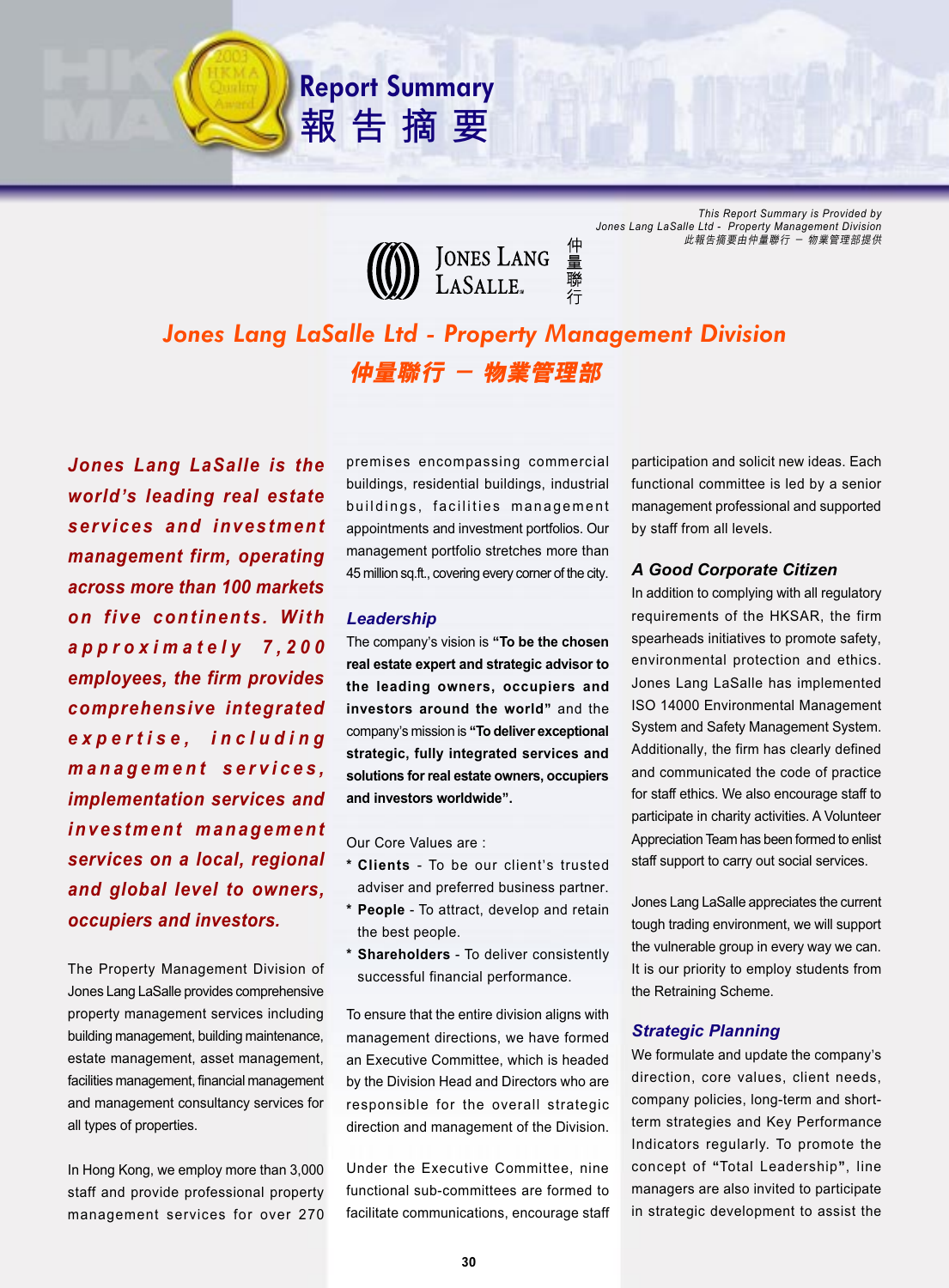

Once the strategic directions and priorities are identified, they are cascaded to staff at every level. Individual action plans will then be developed and implemented. Regular reviews are conducted to align with the changes in internal and external factors.

## *Customer and Market Focus*

While our competitors still use low-price strategy to bid new appointments, we have differentiated our services and focus on delivering quality and value.

In the current sluggish economy, we fully appreciate the need to align our cost positioning with our clients' interests. We strive to reduce the management costs while maintaining the high service level through bulk purchase and energy consumption savings.

As our clients' management services needs grow, so do our services. We have gone beyond traditional property management services, we offer new services such as facilities management, management consultancy services, assets management services and cost audit services as well as one shop-stop services such as valuation, leasing, building consultancy, project management and sales and marketing services that cater to our clients' ever-increasing expectations.

To better understand our clients' needs, regular client and occupant surveys are conducted to gauge client and occupant satisfaction level and to look for ways to improve our services.

### *Information and Analysis*

**Report Summary**

報告摘要

We have tailor made our information system to provide timely business, financial, customer, market and operational data to help our clients make well-informed decisions.

The business data are further analysed and benchmarked with market trends.

We whole-heartedly support retaining and sharing best practices, knowledge and valuable experience within the company. We have therefore developed a local electronic library and a global intranet system called "Delphi" for sharing best practices around the world.

## *Human Resource Focus*

We appreciate that human resources are the most crucial assets on which the success of the company can bank. To align with the company's core value to attract, develop and retain people of the highest caliber, we tailor made our HR system to cover work design, compensation and recognition, training and development.

To ensure that our staff are appropriately supported, rewarded and motivated, an annual employee satisfaction survey and benchmark study of fringe benefits of other companies are conducted.

The Individual Performance Monitoring Plan (IPMP) is an important tool to ensure that individual objectives align with the firm's vision and mission. Every staff member develops objectives which will be reviewed regularly throughout the year.

## *Process Management*

Jones Lang LaSalle is an international real estate firm. We combine the best international practices with local expertise to develop tailored-made process to provide distinctive services for clients.

We spearheaded technology to enhance communications with clients. We have set up a 24-hour central customer services centre and have developed 'Mysmartmanager.com', a web-based communication platform, to enhance interaction with clients and tenants. The implementation of the E-tendering system and use of the PDA system in building operations further increase our productivity and speed up process time.

Our daily operations are carried out in accordance with the criteria set forth in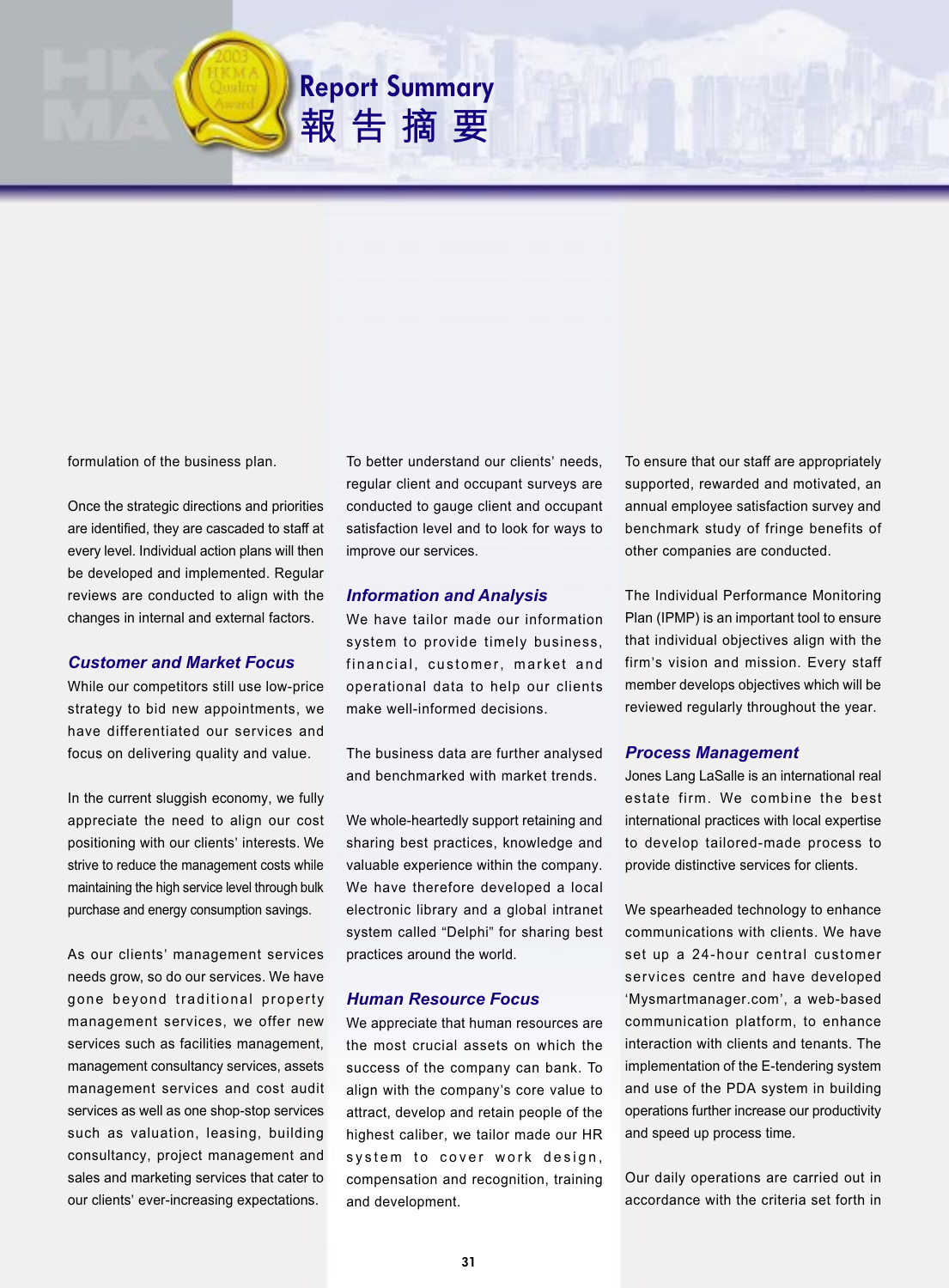the ISO 9000 quality management system. Jones Lang LaSalle is the first property management company in Hong Kong accredited with ISO 9000 Quality system for its entire portfolio.

## **Business Results**

Thanks to the dedication of our staff, the property management division has achieved remarkable results in both financial and non-financial areas over

the past few years.

**Report Summary** 

報告摘要

**Customer Satisfaction level has been** rising since 1999. Our management portfolio has grown over the past three years. We managed to improve profit despite the general downturn of the Hong Kong economy.

Last but not least, we were awarded Winner of HKPC Productivity Award for

Services and Certificate of Merit of HKMA Quality Award in 2002.

## **Conclusion**

Jones Lang LaSalle is committed to providing excellent value for money for our clients, good return for our shareholders and great career development for our people. We will continue to monitor, review and improve our management framework to better serve our clients.

仲量聯行為國際知名的房地產服務 及投資管理公司,業務遍及五大洲 逾一百個市場,僱用約7,200名員 工,從本地、區域以至全球的層 **面,為業主、租戶及投資者提供廣** 泛完善的綜合服務,包括管理服 務、代理服務及投資管理服務。

仲量聯行 - 物業管理部提供全面的物業 管理服務,包括大廈管理、大廈維修、 屋苑管理、資產管理、 設施管理、財務 管理及管理顧問服務。

香港物業管理部僱用谕三千名員工,管理 **超過二百七十項物業,包括商業大廈、住** 宅大廈、工業大廈、設施管理項目及投資 **物業組合,涉及樓面面積超過四千五百萬**  平方呎, 遍佈港九及新界各地。

#### 領導才能

仲量聯行致力"成為全球各主要業主、 租戶及投資者首選的房地產服務供應商 及策略顧問", 肩負使命"為世界各地的 房地產業主、租戶及投資者,提供卓越 獨到的策略性綜合服務及解決方案"。

#### 公司的三大目標:

客戶一成為客戶信賴及首選的業務夥 伴。

員工一吸引、培訓及留住優秀的員工。 股東一持續取得成功的財務表現。

為確保物業管理部整體運作與管理方針 一致,公司特別成立「行政委員會」,由 部門主管及董事組成,專責處理部門的 整體策略方針及管理事務。

「行政委員會 | 轄下特設九個功能組別, 目的在於增進員工溝通、鼓勵員工參與 及蒐集創新意念。各功能組別由一位高 級管理人員領導及不同階層的人員輔助 執行相關事務。

## 履行企業公民責任

在履行企業責任及公民義務上,公司不 僅嚴格遵守香港特別行政區的所有法 例,同時,亦注重工業安全,環境保護 及道德操守。就此,公司已採用國際環 境管理系統 ISO14000 及安全管理系 統、制定員工道德守則、鼓勵員工參與 公益活動及成立志願工作隊,為社會出 一分力。

仲量聯行深明香港經濟正處於逆境, **定** 將竭力幫助弱勢社群,優先錄用再培訓 局的學員。